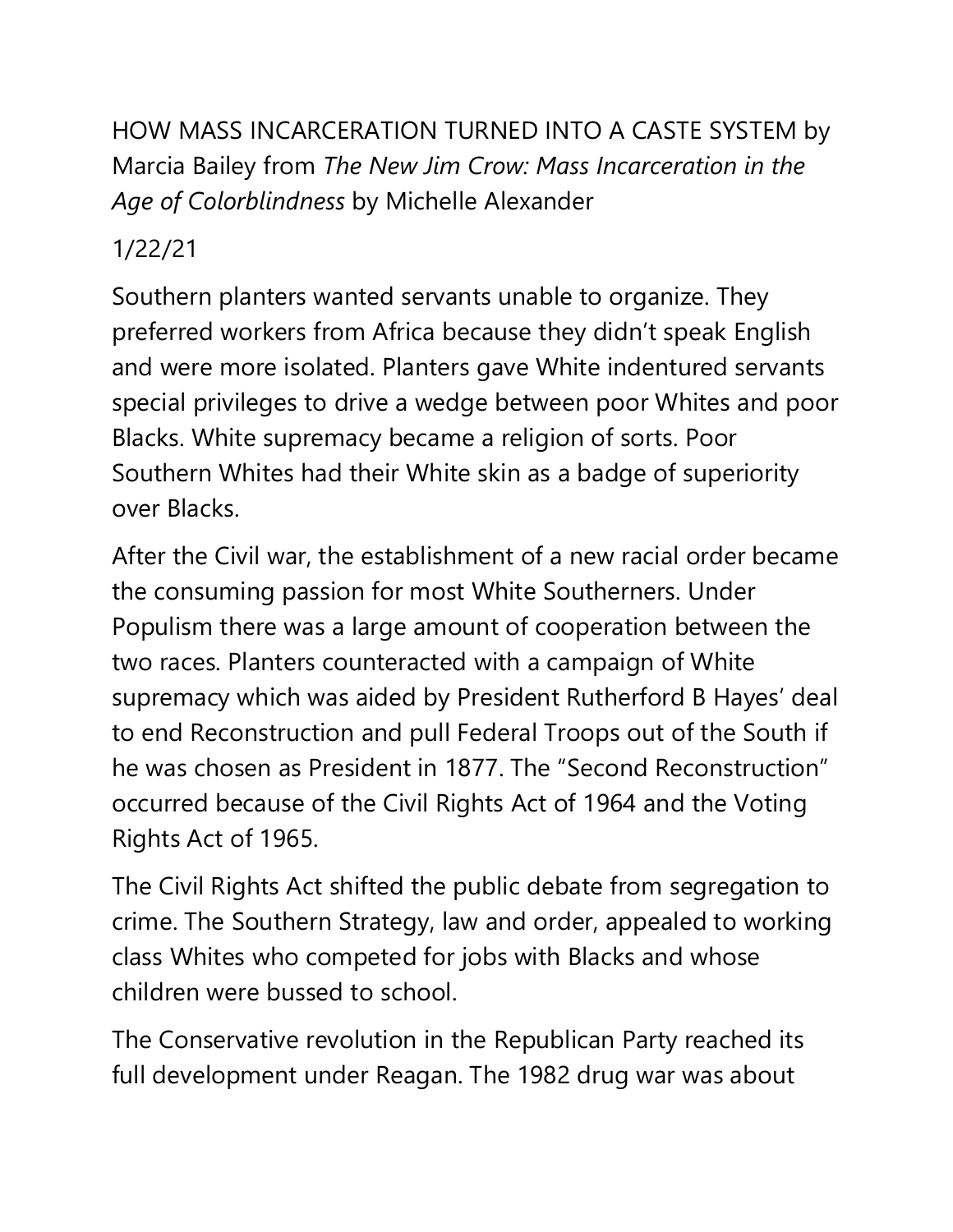race. It came at a time when inner city workers with little formal education were losing jobs to third world countries. Whites could express their racism without being called on it; they could say they are "against crime."

Hugh cash grants were made to law enforcement groups that made drug arrests a priority. Military equipment was justified for hostage crises, but SWAT teams mainly serve search warrants on drug dealers. Arrests for drugs brought in money while other arrests earned nothing, and police kept cash, cars, and homes they seized during raids.

Over the years, SCOTUS has ruled that the state and its officers are immune from suits for damages, that police can use race in deciding which motorists to stop and search, and that claims of racial bias can be disregarded at every stage of the criminal justice process.

Few Americans recognize mass incarceration as the new caste system. Civil rights organizations want to handle issues in legally enforceable terms with victims who are good and respectable, not those who have been in prison. They want cases that are more easily won, but if we don't deal with mass incarceration, there will be no change.

Criminal justice reforms are not enough. We need to release eighty percent of inmates and close prisons, but that would cost rural, union jobs. Seven hundred thousand prison employees represent powerful political opposition to releasing prisoners in custody for months before trial and those serving excessively long sentences. Private prisons are big business, employing one million